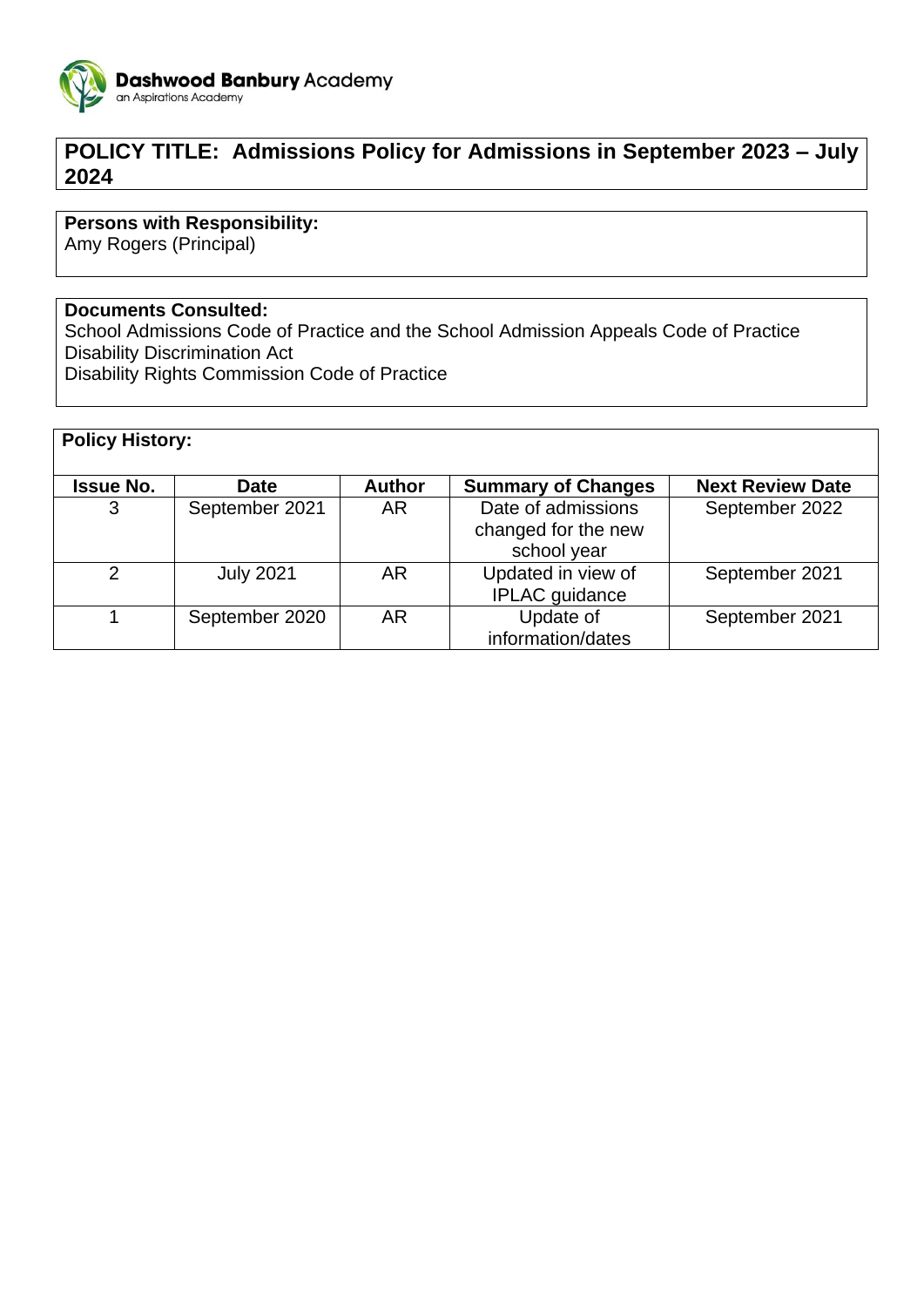## **THE ADMISSION OF PUPILS TO THE DASHWOOD BANBURY ACADEMY**

This policy sets out the admission arrangements for the Dashwood Banbury Academy. The Academy will comply with all relevant provisions of the statutory codes of practice (the School Admissions Code of Practice and the School Admission Appeals Code of Practice) as they apply at any given time to maintained schools and with the law on admissions as it applies to maintained schools. Reference in the codes to admission authorities shall be deemed to be references to the governing body of the Academy. In particular, the Academy will take part in the Admissions Forum set up by the LA and have regard to its advice; and will participate in the co-ordinated admission arrangements operated by the LA, including any local Fair Access Protocols that are in place.

Notwithstanding these arrangements, the Secretary of State may direct the Academy to admit a named pupil to the Academy on application from an LA. Before doing so the Secretary of State will consult the Academy.

The admission arrangements for the Academy for the year 2022/23 and, subject to any changes approved by the Secretary of State, for subsequent years are:

- $\triangleright$  The Academy has an agreed admission number of 60 pupils for Reception to Year 6. The Academy will accordingly admit at least 60 pupils in the relevant age group each year if sufficient applications are received;
- $\triangleright$  The Academy may set a higher admission number as its Published Admission Number for any specific year. Before setting an admission number higher than its agreed admission number, the Academy will consult (see Consultation section below). Pupils will not be admitted above the Published Admission Number unless exceptional circumstances apply and such circumstances shall be reported to the Secretary of State.

## **Process of application for admission to Nursery [2 to 3 Year olds - Cherry Class]**

The Academy Governors have agreed to admit 24 pupils over 3 intakes (should demand be there for staffing levels). These arrangements and the admissions criteria (below) are reviewed annually. For applications to be considered under this policy, they must be submitted by the end of March the year before they are due to start. When there are more applications than there are places available in the Nursery, the Governors will admit pupils according to the over-subscription criteria (below), which are listed in order of priority. *[A 'place' is currently three terms' attendance (either a morning or afternoon session on five days per week for a total of 15 hours commencing Term 1, Term 3 or Term 5 – the term after the child is 2. Parents who wish to seek access to increased provision should make contact with the Foundation Stage Coordinator to discuss the possibilities.]*

Twenty-four places per year will be allocated to children aged from 2 years old who qualify for free two-year-old funding. Up to 4 places will be available for fee paying pupils.

## **Funded places**

In order to secure a free place for your 2-year-old child you need to meet Oxfordshire's criteria – these are listed below and can be found in more detail here:

<https://www.oxfordshire.gov.uk/cms/content/free-early-education-2-year-olds-0>

In order to access free nursery provision for 2 year olds the following criteria must apply:

## 1. Economic criteria

(a) You are in receipt of one of the following benefits:

- Income Support
- Income-based Job Seekers' Allowance
- Income-related Employment and Support Allowance
- Support under Part VI of the Immigration and Asylum Act 1999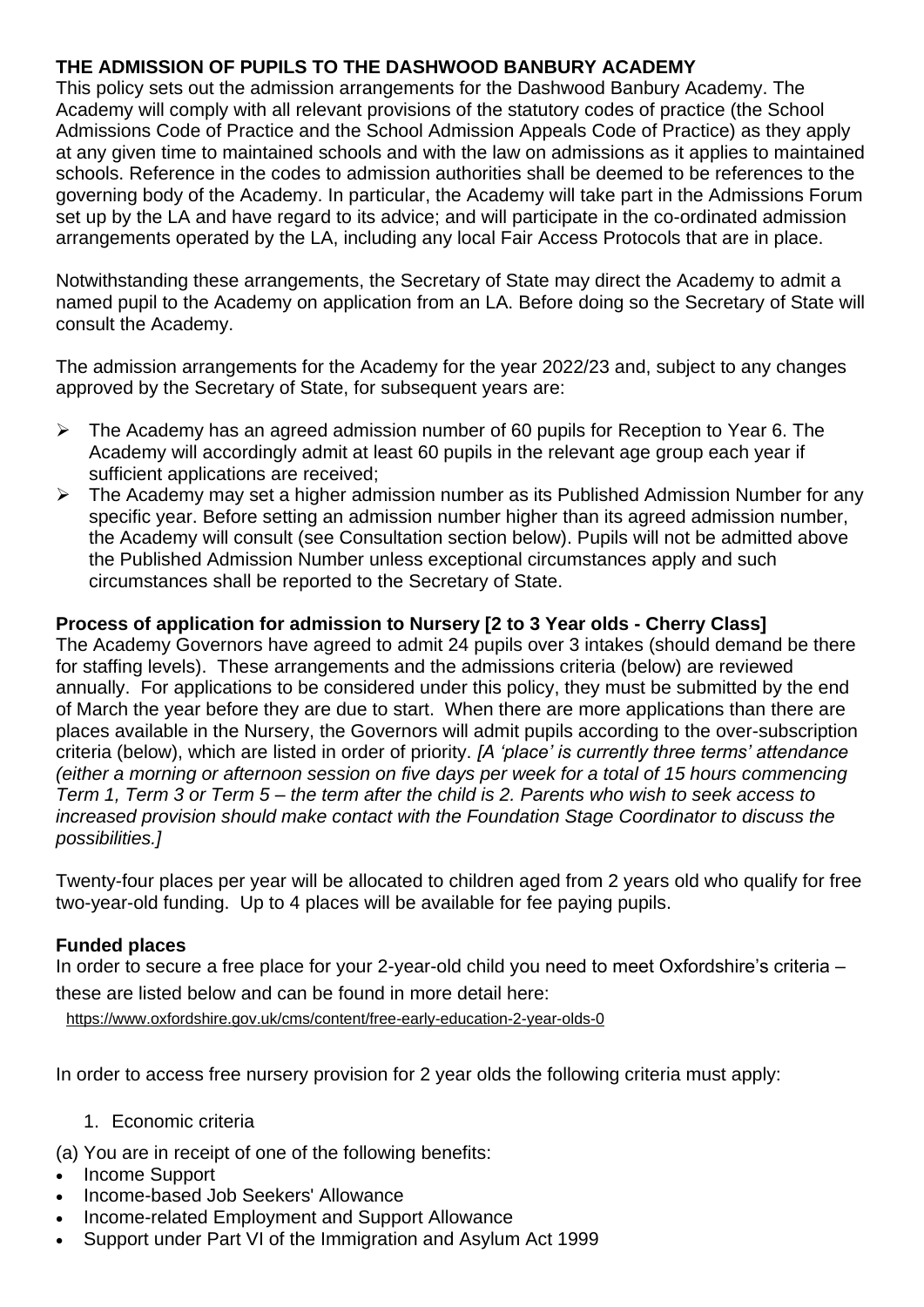• The Guaranteed element of State Pension Credit [\(https://www.gov.uk/pension-credit\)](https://www.gov.uk/pension-credit)

(b) Your family receives Child Tax Credit or Working Tax Credit provided your annual household income, as assessed by Her Majesty's Revenue and Customs, does not exceed £16,190

2. Non-economic criteria

(c) Your child has a current statement of special educational needs or an education, health and care plan; or attracts Disability Living Allowance (DLA).

(d) Two year olds currently in the care of the local authority (Looked After Children)<sup>1</sup> or who have left care through special guardianship or an adoption or residence order.

## **How to apply:**

• Free places

You need to have a Two Year Old Funding Voucher from Oxfordshire County Council and bring this to Dashwood where you will be asked to complete an application form stating the voucher reference number.

• Paid places

If you wish to pay for a place at Dashwood, this will be a cost of £5.50 an hour with each session being 3 hours long. You will need to complete an application form and in the first instance please contact the Academy's office on 01295 263240, to discuss whether there are places and what your requirements are.

Where there are more applicants than spaces a waiting list will be established. When spaces become available children will be allocated from the waiting list in order of the priorities listed above. Length of time on the waiting list and address will not be considered.

- I. Children who qualify for free two-year-old funding (see Economic and Non-economic criteria above)
- II. Children with sibling attending Dashwood Banbury Academy in the academic year of admission (for this purpose "sibling" means a whole, half or stepbrother or - sister resident at the same address)
- III. Children of staff employed by the Aspirations Academy Trust for two or more years at the time at which the application for admissions is made or the member of staff is recruited to fill a vacant post for which there is a demonstrable skill shortage
- IV. Children from whom this is the nearest school measured by the shortest designated route from the home address
- V. Any other children whose parents wish them to attend the school

A maximum of 24 funded places will be offered where demand is there and staff is in place. Any funded places not taken by funded 2 year olds 2 months prior to the admission date may be made available for other 2 year old children.

<sup>1</sup> <sup>1</sup> A 'looked after child' or a child who was previously looked after but immediately after being looked after became subject to an adoption, child arrangements, or special guardianship order, including those who appear [to the admission authority] to have been in state care outside of England and ceased to be in state care as a result of being adopted. A looked after child is a child who is (a) in the care of a local authority, or (b) being provided with accommodation by a local authority in the exercise of their social services functions (see the definition in Section 22(1) of the Children Act 1989). An adoption order is an order under the Adoption Act 1976 (see Section 12 adoption orders) and children who were adopted under the Adoption and Children Act 2002 (see Section 46 adoption orders). A 'child arrangements order' is an order settling the arrangements to be made as to the person with whom the child is to live under Section 8 of the Children Act 1989 as amended by Section 14 of the Children and Families Act 2014. Section 14A of the Children Act 1989 defines a 'special guardianship order' as an order appointing one or more individuals to be a child's special guardian (or special guardians).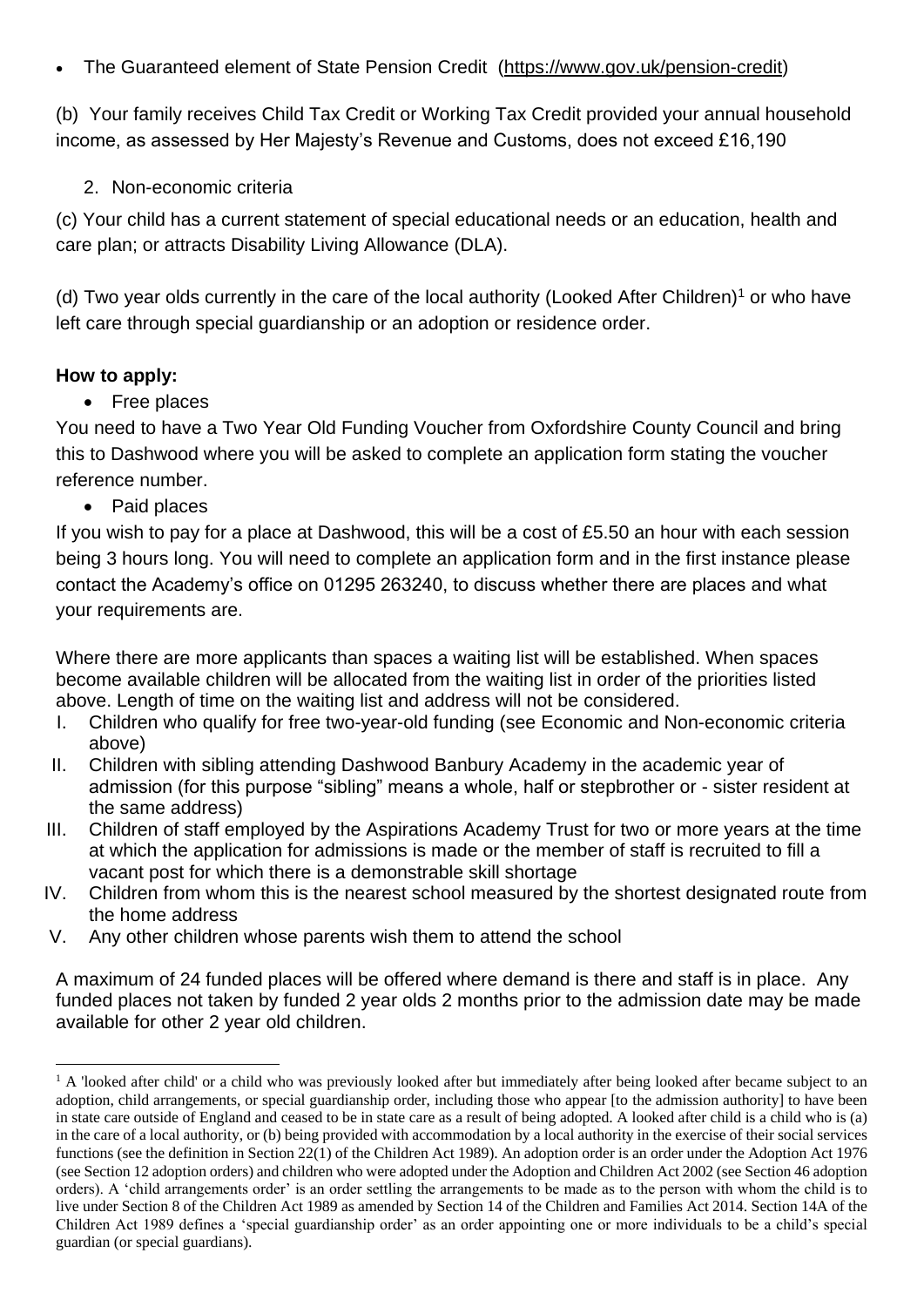A place in the 2-year-old Nursery setting (Cherry class) will guarantee a place in the Nursery [F2/3] setting (Plum class) but not into the Reception [F1] class. If a parent wishes their child to attend the Reception setting after Nursery then they must apply through the Local Authority's admissions process.

## **Process of application for admission to Nursery (3 to 4 year olds – Plum Class)**

The Academy Governors have agreed to admit up to 52 pupils over 3 intakes in Nursery [F2 & 3.] The Academy will admit a number of 30 hour places per year. For applications to be considered under this policy, they must be submitted by the end of March the year before they are due to start. Parents/Carers can apply for either a 30 hour placement or a 15 hour placement. Those who do not receive a 30 hour place will automatically be entered into the 15 hour placement applications. 30 hour places will only be allocated to those who eligible through the online portal which currently states that they must satisfy the following conditions.

- Both parents/sole parent earns at least the equivalent of 16 hours at the living wage.
- Neither parent earns more than £100,000.

When there are more applications for either the 15 or 30 hour sessions than there are places available in the Nursery, the Governors will admit pupils according to the following oversubscription criteria, which are listed in order of priority. *[A 'place' is currently three terms' attendance (either a morning or afternoon session on five days per week for a total of 15 hours commencing Term 1, Term 3 or Term 5 – the term after the child is 3. Parents who wish to seek access to increased provision should make contact with the Foundation Stage Coordinator to discuss the possibilities.]*

After those Nursery Children with an Education, Health & care Plan issued by a local authority naming a specific school where a pupil should receive his/her education, the following criteria will be applied in order of which they are set out below:

Children looked after by a local authority  $(LAC)^1$  or adopted children who were previously in care Then:

- I. Children with sibling attending Dashwood Banbury Academy in the academic year of admission (for this purpose "sibling" means a whole, half or stepbrother or - sister resident at the same address)
- II. Children of staff employed by The Aspirations Academy Trust for two or more years at the time at which the application for admissions is made or the member of staff is recruited to fill a vacant post for which there is a demonstrable skill shortage
- III. Children from whom this is the nearest school measured by the shortest designated route from the home address
- IV. Any other children whose parents wish them to attend the school

## **Process of application for admission to Reception Year**

Applications for places at the Academy will be made in accordance with the LA's co-ordinated admission arrangements, and will be made on the Common Application Form provided and administered by the respective home LAs of the applicants. Reception, Year 1 and Year 2 classes may go over the legal 30 limit per class if the 31st child is a twin or from a multiple birth, or of armed services personnel. These arrangements and the admissions criteria (below) are reviewed annually.

## Consideration of applications

The Academy will consider all applications for places. Where fewer than 60 applications are received, the Academy will offer places to all those who have applied.

## Procedures where Academy is oversubscribed in Reception Year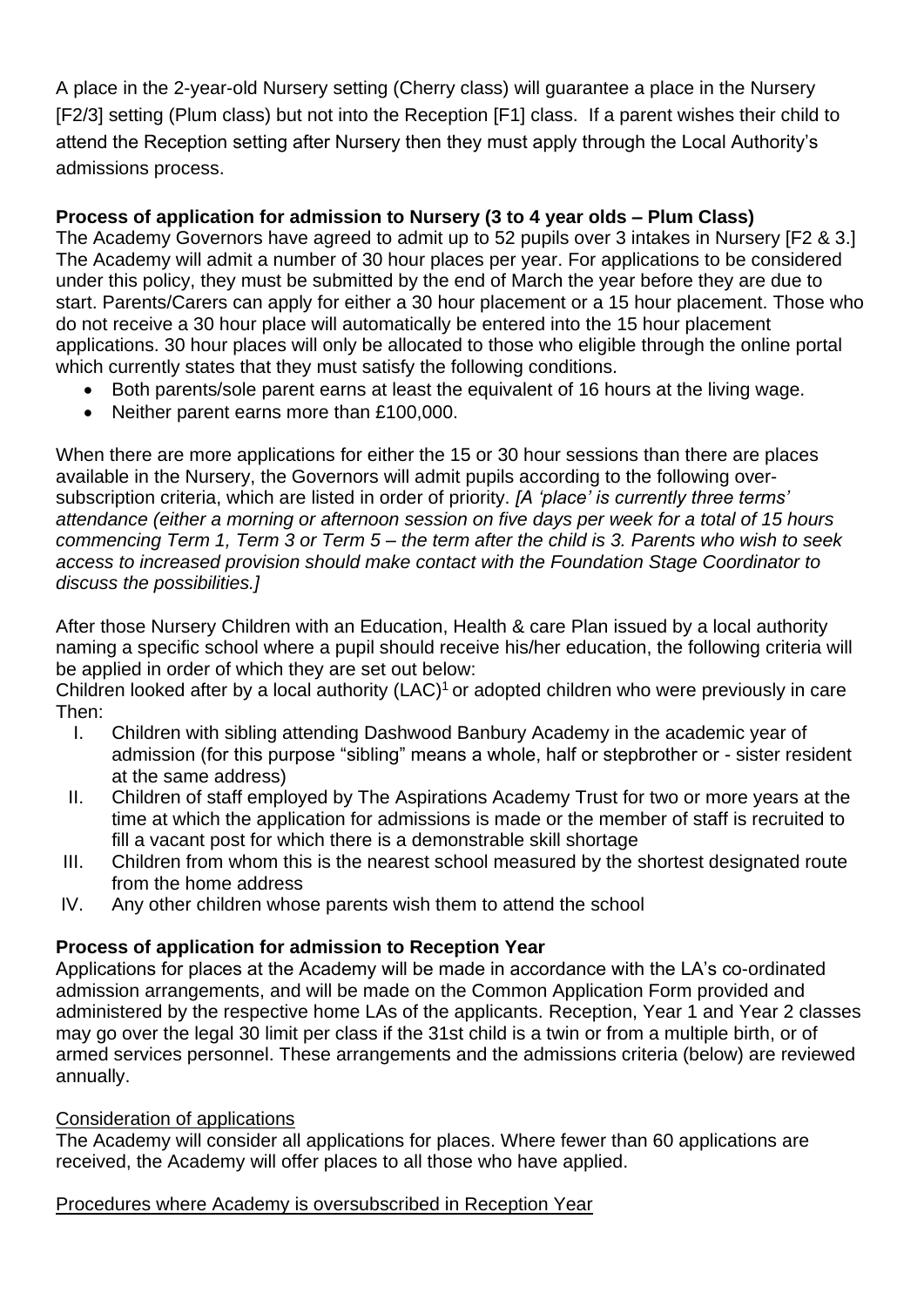Where the number of applications for admission is greater than the published admissions number, applications will be considered against the criteria set out below:

After the admission of pupils with plans of an Education, Health & Care Plan where the Academy is named on the plan, the criteria will be applied in the order in which they are set out below:

- i. Looked after children and children who were looked after, but ceased to be so because they were adopted (or became subject to a residence order or special guardianship order). Such students will be given top priority before the oversubscription criteria is applied.
- ii. Admission of pupils whose siblings currently attend Dashwood Banbury Academy and who will continue to do so on the date of admission; (for this purpose "sibling" means a whole, half or stepbrother or - sister resident at the same address)
- iii. Children of staff employed by The Aspirations Academy Trust for two or more years at the time at which the application for admissions is made or the member of staff is recruited to fill a vacant post for which there is a demonstrable skill shortage
- iv. Remaining places will be allocated by the distance from the Academy. Pupils closest by drawing a straight line from the address point seed set by Ordnance Survey to the Academy will be considered first.

## **Pupils with Disabilities**

Children with disabilities will be treated no less favourably than other applications for admission. Disabled children will be given equal consideration of a place with others under the stated criteria for admission. The definition of disability is that contained within the Disability Discrimination Act (amended). Dashwood Banbury Academy will make reasonable adjustments to ensure that pupils with disabilities are not placed at a substantial disadvantage in accordance with the Disability Rights Commission Code of Practice.

## **Notification of Places**

At the beginning of April preceding the intended admission date (September) the Local Authority sends letters/email to parents offering a place at the Academy. At this point the Academy will carry out a second proof of address check on all pupils offered a place at the Academy. **The Academy will confirm the Local Authority offer on the basis that a valid proof of residency has been supplied**.

## **Proof of home address**

The proof of address checks will be done by checking the latest council tax bill provided by parents. Where there are exceptional circumstances and the parent is unable to provide a council tax bill as proof of address, alternative official documentation may be used only through consultation with and the agreement of the Admissions Officer at the Academy.

Where a child spends time with parents at more than one address, then the address given should be the one of the prime carer. The prime carer is the parent in whose name Child Benefit payments are made.

As the Local Authority co-ordinates admissions they also make checks to verify the addresses of pupils.

## **Operation of 'continued interest' lists**

Subject to any provisions regarding waiting lists in the LA's coordinated admission scheme, the Academy will operate a waiting list. Where in any year the Academy receives more applications for places than there are places available, a waiting list will operate until the end of July following the admission date. This will be maintained by the Academy and it will be open to any parent to ask for his or her child's name to be placed on the waiting list, following an unsuccessful application.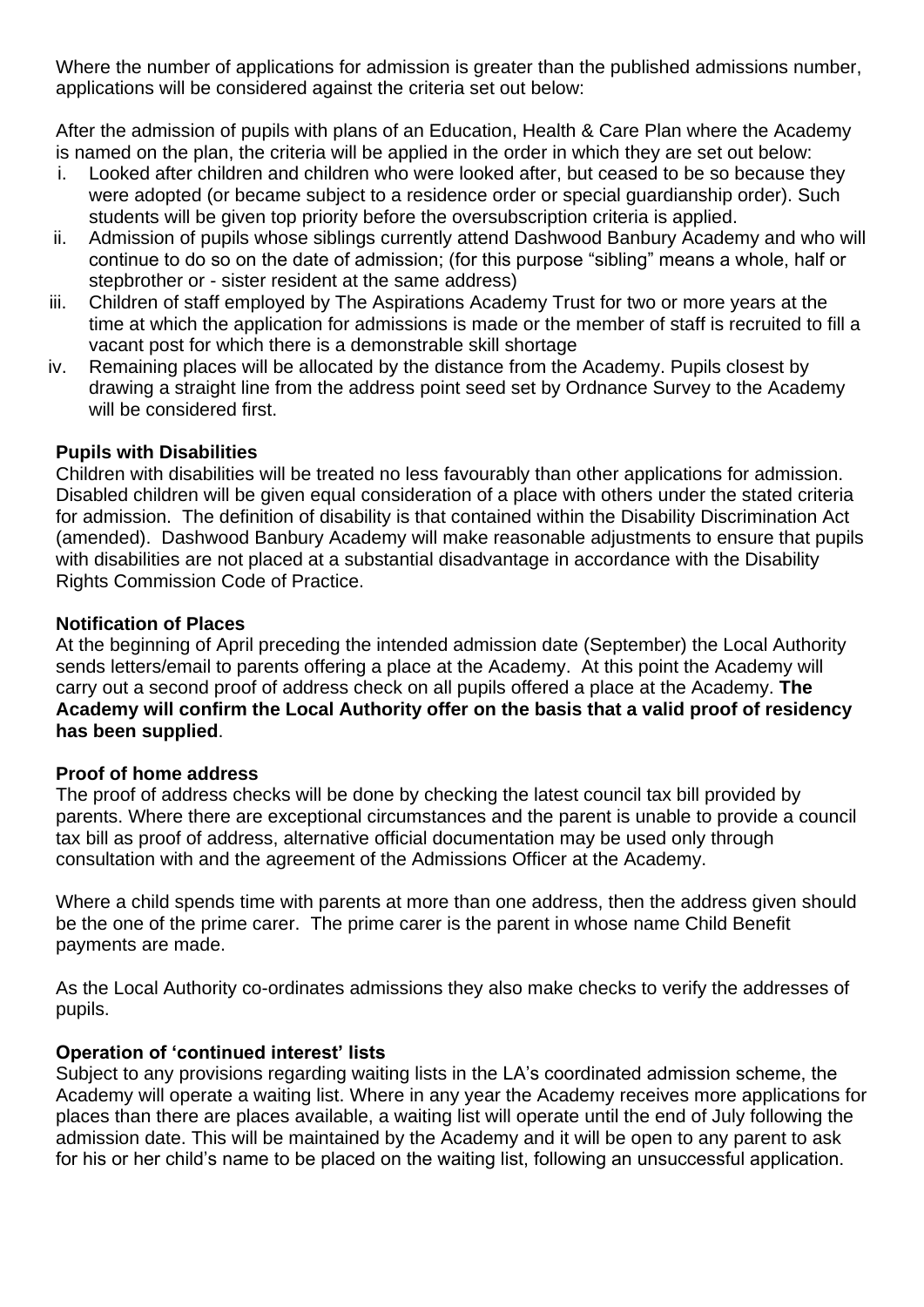Children's position on the waiting list will be determined solely in accordance with the oversubscription criteria. Where places become vacant they will be allocated to children on the waiting list in accordance with the oversubscription criteria.

## **Arrangements for appeals panels**

Parents will have the right of appeal to an Independent Appeal Panel if they are dissatisfied with an admission decision of the Academy. The Appeal Panel will be independent of the Academy. The arrangements for Appeals will be in line with the Code of Practice on School Admission Appeals published by the Department for Education as it applies to Foundation and Voluntary Aided schools. The determination of the appeal panel will be made in accordance with the Code of Practice on School Admission Appeals and is binding on all parties. The Academy will provide guidance for parents about how the appeals process will work and provide parents with a named contact who can answer any enquiries parents may have about the process.

#### **Arrangements for admitting pupils to other year groups, including to replace any pupils who have left the Academy (In-Year Admissions)**

Subject to any provisions in the LA's co-ordinated admission arrangements relating to applications submitted for years other than the normal year of entry, the Academy must consider all such applications and if the year group applied for has a place available, admit the child. If more applications are received than there are places available then the following procedure will be applied:

After the admission of pupils with an Education, Health & Care Plan where the Academy is named on the plan, the criteria will be applied in the order in which they are set out below:

- I. Looked after children and children who were looked after, but ceased to be so because they were adopted (or became subject to a residence order or special guardianship order). Such students will be given top priority before the oversubscription criteria is applied.
- II. Admission of pupils whose siblings currently attend Dashwood Banbury Academy and who will continue to do so on the date of admission; (for this purpose "sibling" means a whole, half or stepbrother or - sister resident at the same address)
- III. Children of staff employed by The Aspirations Academy Trust for two or more years at the time at which the application for admissions is made or the member of staff is recruited to fill a vacant post for which there is a demonstrable skill shortage
- IV. Remaining places will be allocated by the distance from the Academy. Pupils closest by drawing a straight line from the address point seed set by Ordnance Survey to the Academy will be considered first.

Parents whose application is turned down are entitled to appeal.

## **Fair Access Admissions**

Dashwood Banbury Academy will adhere to the Fair Access Protocol as determined by the LA to ensure that 'Hard to Place' students will receive a suitable school place. Managed Move requests for students from other Primary Schools will also be given consideration as part of the adherence to the School Admissions Code.

## **PROCEDURES FOR DETERMINING ADMISSION ARRANGEMENTS**

## **Consultation**

Dashwood Banbury Academy will set admission arrangements annually. Where changes are proposed to admission arrangements there will be a public consultation on these arrangements. If no changes are made to admission arrangements the Academy consultation will only take place at least every 7 years.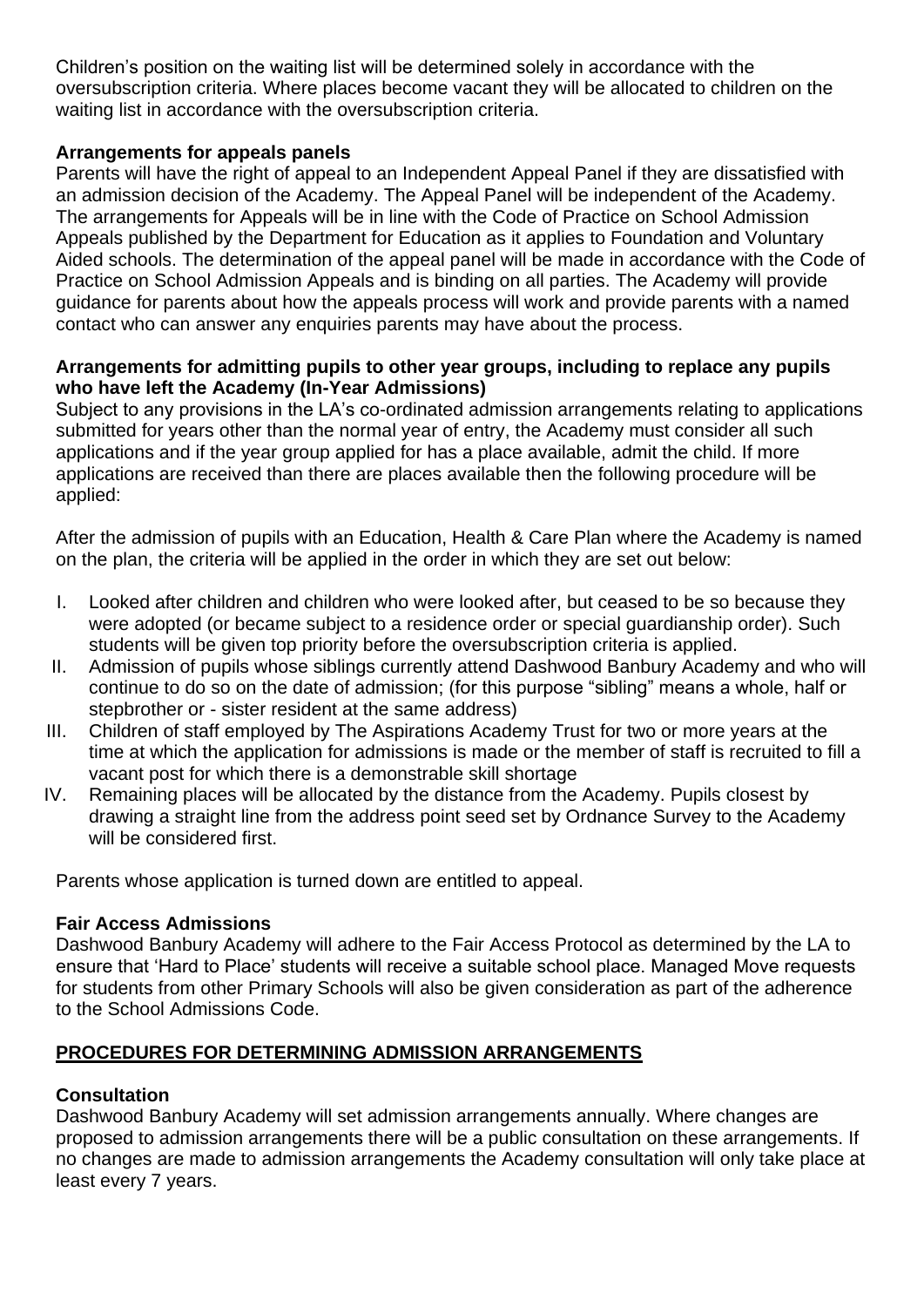The Consultation Period will last for a minimum period of eight weeks, between 1<sup>st</sup> November and 1<sup>st</sup> March of the year before the arrangements are to apply.

The Academy will consult by 1<sup>st</sup> November:

Parents of children between the ages of two and eleven;

- $\triangleright$  other persons in the relevant area who in the opinion of the Academy have an interest in the proposed admissions;
- $\triangleright$  All other admission authorities for primary and secondary schools located within the relevant area;
- $\triangleright$  Any adjoining neighbouring local authorities where the admission authority is the local authority.

For the purposes of consultation, the Academy will publish a copy of the proposed admission arrangements on the Academy website together with the contact details of the Admissions Officer, to whom comments must be sent.

The Academy will also send, upon request, a copy of the proposed admission arrangements to any of the persons or bodies listed above inviting comment.

#### **Determination and publication of admission arrangements**

Dashwood Banbury Academy will determine its admission arrangements by 15<sup>th</sup> April every vear, even if they have not changed from previous years.

#### **Publication of admission arrangements**

Dashwood Banbury Academy will notify the appropriate bodies and publish a copy of the determined arrangements on the Academy website for the whole offer year (the academic year in which offers for places are made). The Academy will also send a copy of the full, determined arrangements to the Local Authority as soon as possible before 1<sup>st</sup> May.

#### **Representations about admission arrangements**

Where any of those bodies that were consulted, or that should have been consulted, make representations to the Academy about its admission arrangements, the Academy will consider such representations before determining the admission arrangements. Where the Academy has determined its admission arrangements and notified all those bodies whom it has consulted and any of those bodies object to the Academy's admission arrangements they can make representations to the Schools Adjudicator by 30<sup>th</sup> June. The Schools Adjudicator will consider the representation and in so doing will consult the Academy. The Academy will provide all the information that the local authority needs to compile the composite prospectus no later than 8<sup>th</sup> August, unless agreed otherwise.

Those consulted have the right to ask the Academy to increase its proposed Published Admissions Number for any year. Where such a request is made, but agreement cannot be reached locally, they may ask the Secretary of State to direct the Academy to increase its proposed Published Admissions Number. The Secretary of State will consult the Academy and will then determine the Published Admission Number.

In addition to the provisions above, the Secretary of State may direct changes to the Academy's proposed admission arrangements and, in addition to the provisions above, the Secretary of State may direct changes to the proposed Published Admissions Number.

#### **Proposed changes to admission arrangements by the Academy after arrangements have been published**

Once the admission arrangements have been determined for a particular year and published, the Academy will propose changes only if there is a major change of circumstances. In such cases,